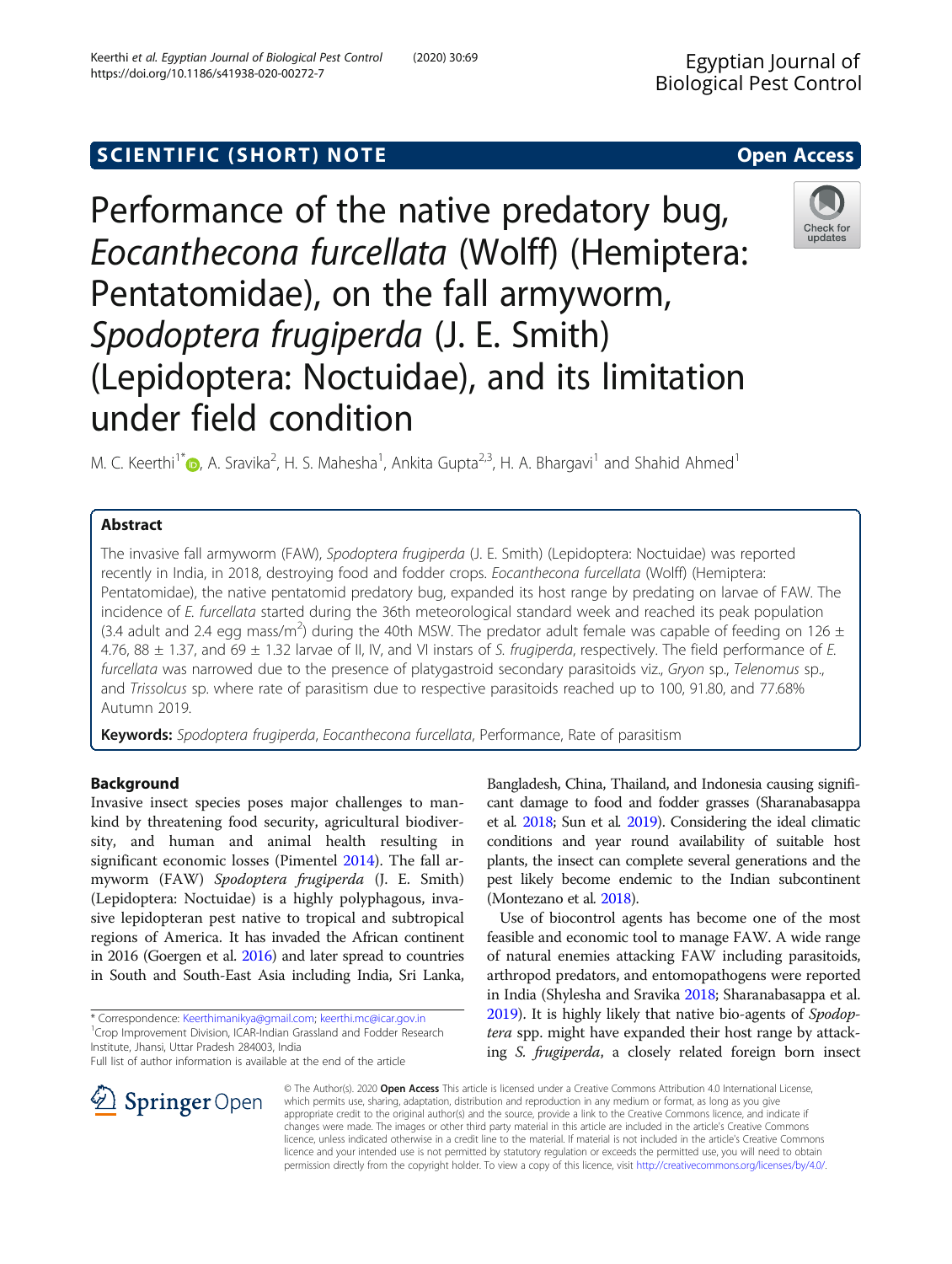frugiperda (photo taken during the field survey: 16 October 2019)

Fig. 1 Eocanthecona furcellata adult feeding on larvae of S.

(Sharanabasappa et al. [2019\)](#page-3-0). The predators of FAW reported in India are generalist predators that attack many other caterpillars. Among them, the pentatomid bug, Eocanthecona furcellata (Wolff) (Hemiptera: Pentatomidae) is an effective predatory species widely distributed in Southeast Asian countries including India, China, Indonesia, and Japan (Shylesha and Sravika [2018](#page-3-0)) and commonly observed in cotton and chickpea ecosystem

<span id="page-1-0"></span>(Nyunt [2008](#page-3-0)). In India, it has been identified as an important predator on Pericallia ricini (Lepidoptera: Arctiidae) (now known as Olepa ricini (Fabricius) on cotton (Nancy Shophiya and Sahayaraj [2014](#page-3-0)), Latoia lepida (Lepidoptera: Limacodidae) (now known as Parasa lepida (Cramer) (Senrayan [1988\)](#page-3-0), Maruca vitrata (Fabricius) (Lepidoptera: Pyralidae), and Spodoptera litura Fabricius (Lepidoptera: Noctuidae) (Tiwari et al. [2017\)](#page-3-0). The incidence of E. furcellata and feeding on FAW was observed (Fig. 1) at the Indian Council of Agricultural Research—Indian Grassland and Fodder Research Institute, Jhansi, Uttar Pradesh (25.526057 N, 78.571231 E), during Autumn 2019.

# Materials and methods

In the present study, seasonal incidence of E. furcellata at ICAR-IGFRI, Jhansi, by visual counting the number of the predator, was recorded, and its egg masses in 1  $m<sup>2</sup>$ area in 5 random locations were replicated thrice. To study the predatory potential on S. frugiperda, the experiment was conducted at ICAR-National Bureau of Agricultural Insect Resources, during 2018–2019. The adults of E. furcellata were collected from maize fields and kept in plastic jar  $(30 \times 25 \text{ cm})$  with dried castor leaf as a substrate for oviposition. Four nymphal instars of the predator (excluding first nymphal stage: Zoophytophagous nature) were used to study predation rate on S. frugiperda. The individual nymphal instar  $(n = 10)$  of predatory bug viz., II, III, IV, and V, were placed in separate plastic container (90 mm  $\times$  50 mm) along with 20 FAW larvae (II, IV, and VI instar) in each container for all the nymphal stage used. Before releasing of FAW larva, the head was crushed to stops their movement during predation. Numbers of larvae consumed by each nymphal instar were recorded daily, and fresh larvae were provided for further feeding till the end of each



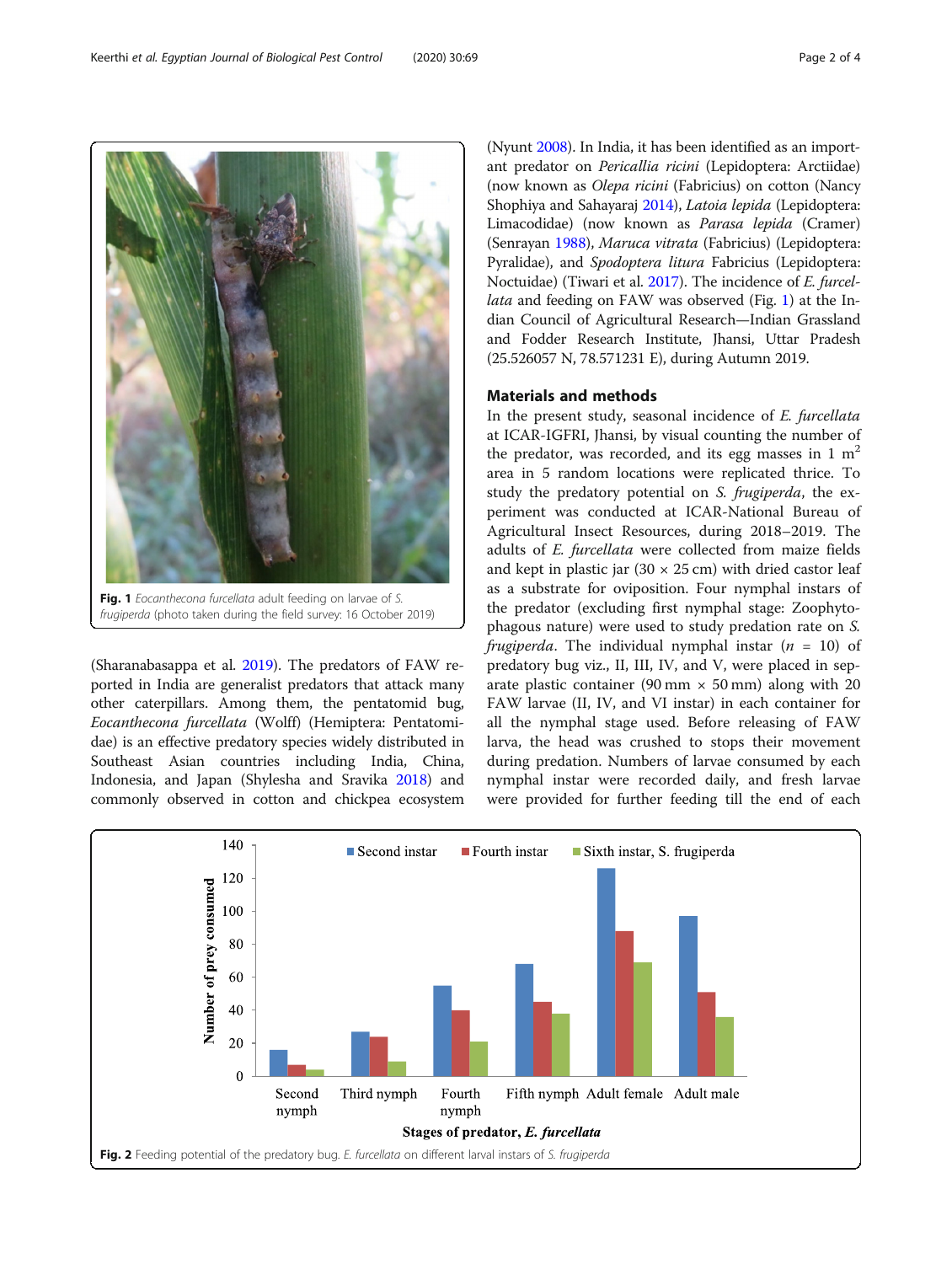nymphal instar of predator. Similar setup was repeated to study the feeding potential of E. furcellata adult, and the predation rate was recorded for the total adult longevity period (male 10 days and female 20 days). Each experiment was replicated thrice. During field visits (October 2019), the egg mass of E. furcellata (the eggs are bright black in color with shiny silver coating on surface; 12 spines surround the round top surface) was collected from maize field of IGFRI, Jhansi, and organic field of University of Agricultural Sciences, Bengaluru (13.082713 N, 77.576732 E), kept in laboratory for emergence. Normality and homogeneity check of the collected data were done, using SAS version 9.3. One way ANOVA was constructed using SAS and significance level judged at  $P$  value  $< 0.05$ .

## Results and discussion

The incidence of *E. furcellata* started during the 36th meteorological standard week. The mean adult population and egg mass of *E. furcellata* were 1 and  $0.6/m^2$ , respectively, during the 37th meteorological standard week (MSW) and reached a peak of 3.4 (adult) and 2.4 (egg mass)/ $m<sup>2</sup>$  during the 40th MSW. Thereafter, the population started declining and attained lowest of 0.6 (adult) and 0.2 (egg mass/ $m<sup>2</sup>$ ) during the 47th MSW and disappeared during the 48th MSW, which coincided with the harvesting of maize crop in the field. Similar population dynamics of the predatory bug were reported by Snehel et al. [\(2017](#page-3-0)).

As illustrated in Fig. [2](#page-1-0), adults showed more consumption rate to the nymphs under laboratory conditions (df  $= 2, 27; P < 0.0001; F$  value: male  $= 733.31;$  female  $= 2$ 432.40; 2nd nymph = 263.2; 3rd nymph = 261.56; 4th nymph = 496.14). The predation rate of the adult female was higher than the male. It consumed  $126 \pm 4.76$ , 88  $\pm$ 1.37, and 69  $\pm$  1.32 of 2nd, 4th, and 6th instars of S. frugiperda, respectively. Among the nymphs, the trend of predation gradually increased from the 2nd nymphal instar to the 5th in all the exposed larval instars. The 5th nymph has more potential than the rest of instars. It consumed  $68 \pm 5.41$ ,  $45 \pm 0.71$ , and  $38 \pm 1.03$  larvae of 2nd, 4th, and 6th instars of FAW. Obtained results are similar to those of Tuan et al. ([2016\)](#page-3-0) who reported that the female (N2–N3, N4, and N5) nymphs of E. furcellata consumed 7.6, 19.3, and 57.1 larvae of S. litura, respectively. The higher predation rate in female might be required to prepare for oogenesis and longevity in the adult stage. There were many reports of E. furcellata feeding on other lepidopteran caterpillars; however, literature on FAW is lacking hence the larvae of different taxonomic group used for comparisons.

A total of 6 egg masses of E. furcellata were collected from each location (Jhansi and Bengaluru), where number of eggs varied from 23 to 61. Among the egg masses collected from Jhansi, 4 egg masses were found parasitizing with Telenomus sp. (Hymenoptera: Platygastridae) (Fig.  $3a$ ); the remaining 2 were parasitized by *Gryon* sp. (Hymenoptera: Platygastridae) (Fig. 3b). The percent parasitism of Telenomus sp. varied from 78.26 to 91.80%, whereas percent parasitism by *Gryon* sp. was 65.11 and 71.69, respectively, from 2 egg masses. On the other hand, among the egg masses collected from Bengaluru, one egg mass was parasitized by Trissolcus sp. (Hymenoptera: Scelionidae) (Fig.  $3c$ ) and 2 egg masses were parasitized by Gryon sp. The percent parasitism of Trissolcus sp. was 77.78% and 85.18 and 100% by Gryon